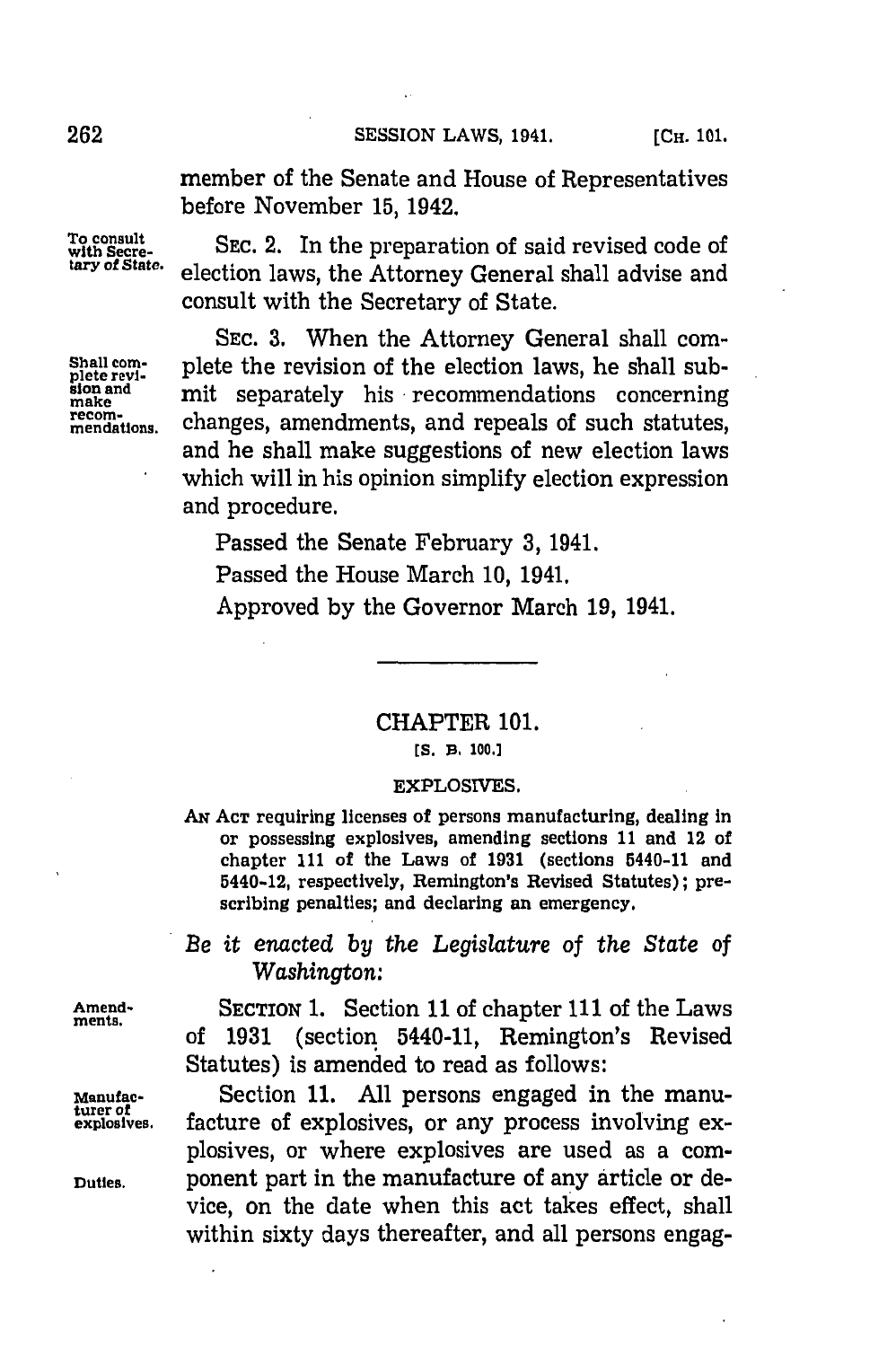ing in the manufacture of explosives, or any process involving explosives, or where explosives are used as a component part in the manufacture of any article or device after this act takes effect shall, before so engaging, make a report in writing, sub- Make the report to scribed to by such person or his agent, to the Department of Labor and Industries, the report stating:

**(1)** Location of place of manufacture or proc- **contents.** essing,

(2) Kind of explosives manufactured, processed or used,

**(3)** The name and address of the applicant,

(4) The reason for desiring to manufacture explosives,

**(5)** The applicant's citizenship, **if** the applicant is an individual,

**(6)** If the applicant is a partnership, the names and addresses of the partners, and their citizenship, and

**(7)** If the applicant is an association or corporation, the names and addresses of the officers and directors thereof, and their citizenship.

There shall be kept in the main office on the **Keep plan** premises of each explosives plant a plan of said plant <sup>of all</sup> tuildings. showing the location of all factory buildings and the **contents.** distance they are located from other factory buildings where persons are employed and from magazines, and these plans shall at all times be open to inspection **by** duly authorized inspectors of the Department of Labor and Industries. The superin-  $_{\text{superintend}}$ tendent of each plant shall upon demand of said inspector furnish the following information:

(a) The maximum amount and kind of explo- **Information** sive material which is or will be present in each **Inspector**. building at one time.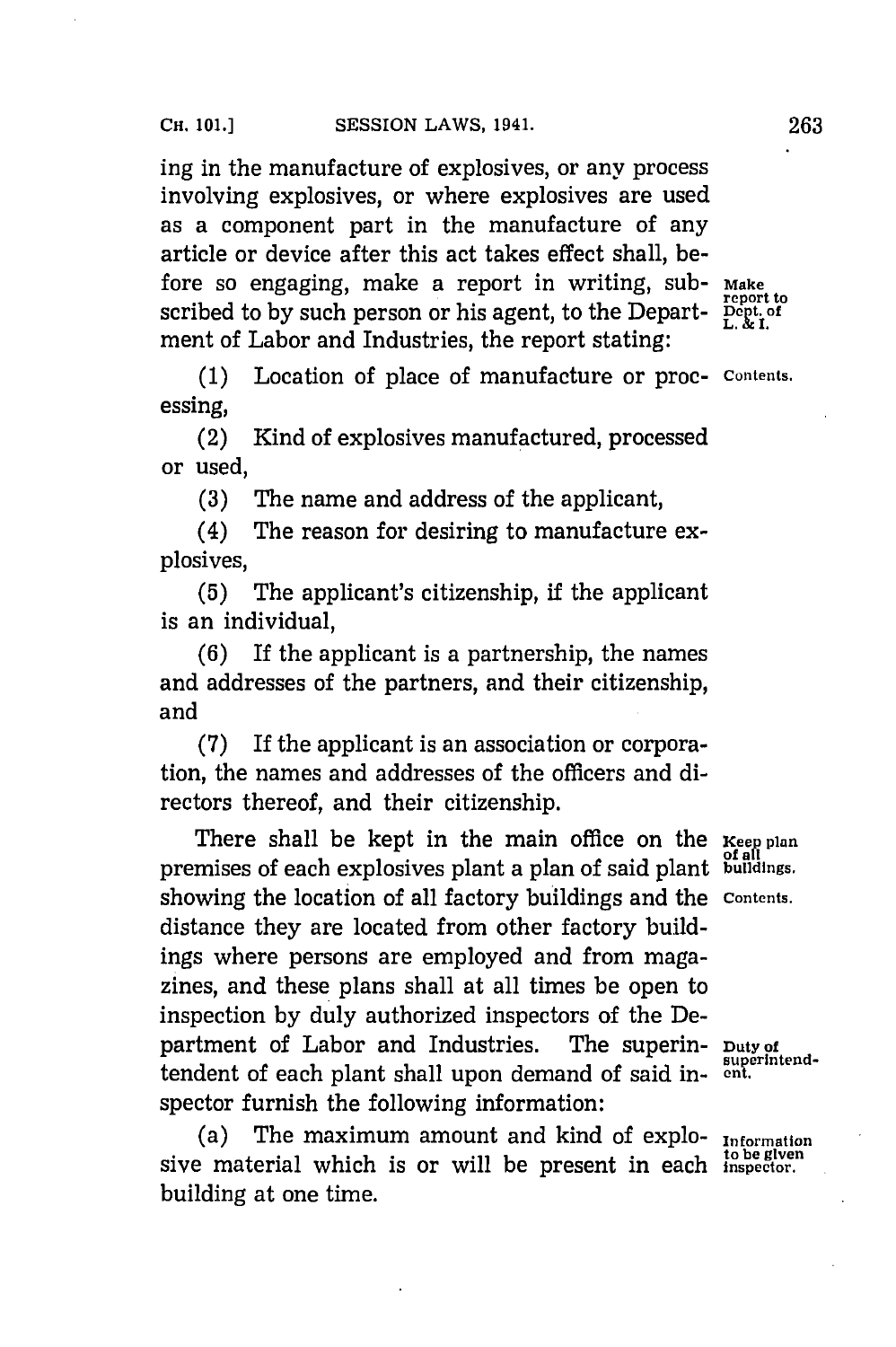## 264 **SESSION LAWS, 1941.** [Сн. 101.

**(b)** The nature and kind of work carried on in each building and whether or not said buildings are surrounded **by** natural or artificial barricades.

**Department** The Department of Labor and Industries shall as soon as may be after receiving such report cause an inspection to be made of the explosives plant, and if found to be in accordance with sections **3** and **5** of License to this act, such department shall issue a license to the person applying therefor showing compliance with the provisions of this act, unless the department shall find that the applicant or the officers, agents or employees of the applicant are not sufficiently experi-**Exceptions.** enced in the manufacture of explosives, have been convicted of a crime involving moral turpitude, or are disloyal to the United States. Such license shall continue in full force and effect until surrendered or canceled, because of failure to comply with any of the conditions necessary for the granting of a license.

**Amend- SEC.** 2. Section 12 of chapter **111** of the Laws of 1931 (section 5440-12, Remington's Revised Statutes) is amended to read as follows:

**Person Section 12.** All persons engaged in keeping or **Resonally Section 12.** All persons engaged in keeping or **starting** to storing and all persons having in their possession ex**keeping or storing to** storing and all persons having in their possession explosives on the date when this act takes effect shall within sixty **(60)** days thereafter, and all persons engaging in keeping or storing explosives or coming into possession thereof after this act takes effect, shall before engaging in the keeping or storing of explosives or taking possession thereof, make a report in writing subscribed to **by** such person or his agent, to the Department of Labor and Industries stating:

**Contents. (1)** The location of the magazine, **if** any, if then existing, or in case of a new magazine, the proposed location of such magazine.

> (2) The kind of explosives that are kept or stored or possessed or intended to be kept or stored or possessed and the maximum quantity that is intended to be kept or stored or possessed thereat.

**to make**

 $\sim$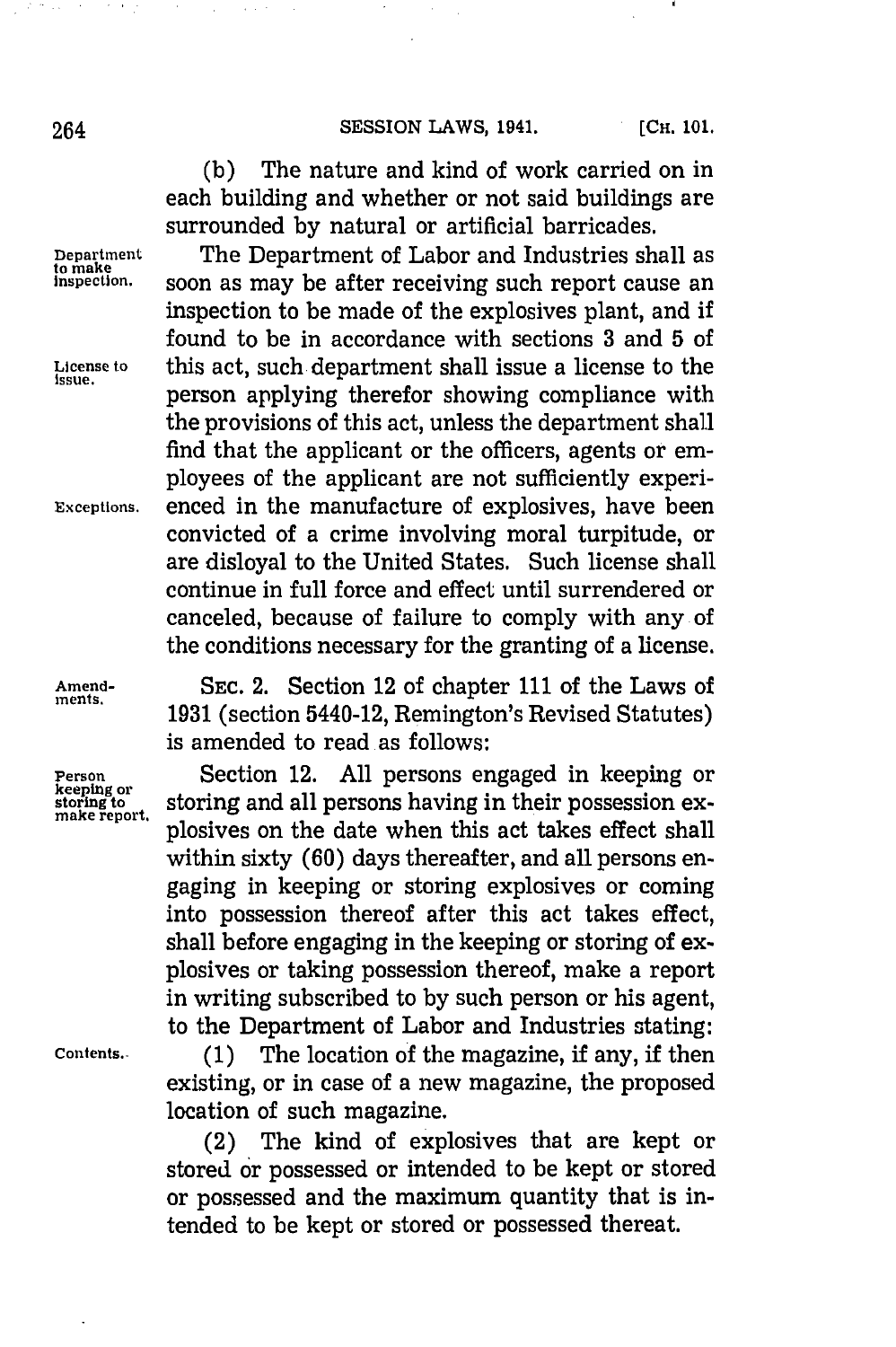(3) The distance that such magazine is located **Contents of** report. or intended to be located from the nearest buildings, railroads and highways.

(4) The name and address of the applicant.

**(5)** The reason for desiring to store or possess explosives.

**(6)** The citizenship of the applicant if the applicant is an individual.

**(7)** If the applicant is a partnership, the names and addresses of the partners and their citizenship.

**(8)** If the applicant is an association or corporation, the names and addresses of the officers and directors thereof and their citizenship.

The Department of Labor and Industries shall, **Department** soon as may be after receiving such report cause inspection. as soon as may be after receiving such report, cause an inspection to be made of the magazine, if then constructed, and, in the case of a new magazine, as soon as may be after same is found to be constructed in accordance with the specification provided in section **9** of this act, such department shall determine the amount of explosives that may be kept and stored in such magazine **by** reference to the quantity and distance table set forth in section **3** of this act, and shall issue a license to the person applying therefor, License shall issue. unless the department shall find that such applicant is not sufficiently experienced in the handling of ex- **Exceptions.** plosives, lacks suitable facilities therefor, has been convicted of a crime involving moral turpitude, or is disloyal to the United States. Said license shall set forth the maximum quantity of explosives that may be had, kept or stored **by** said person. Such certificate of compliance shall be valid until canceled for one or more of the causes hereinafter provided. Whenever **by** reason of change in the physical condi- **Changes,** tions surrounding said magazine at the time of the issuance of the license therefor, such as

(a) The erection of buildings nearer said maga- **Itemized.** zine,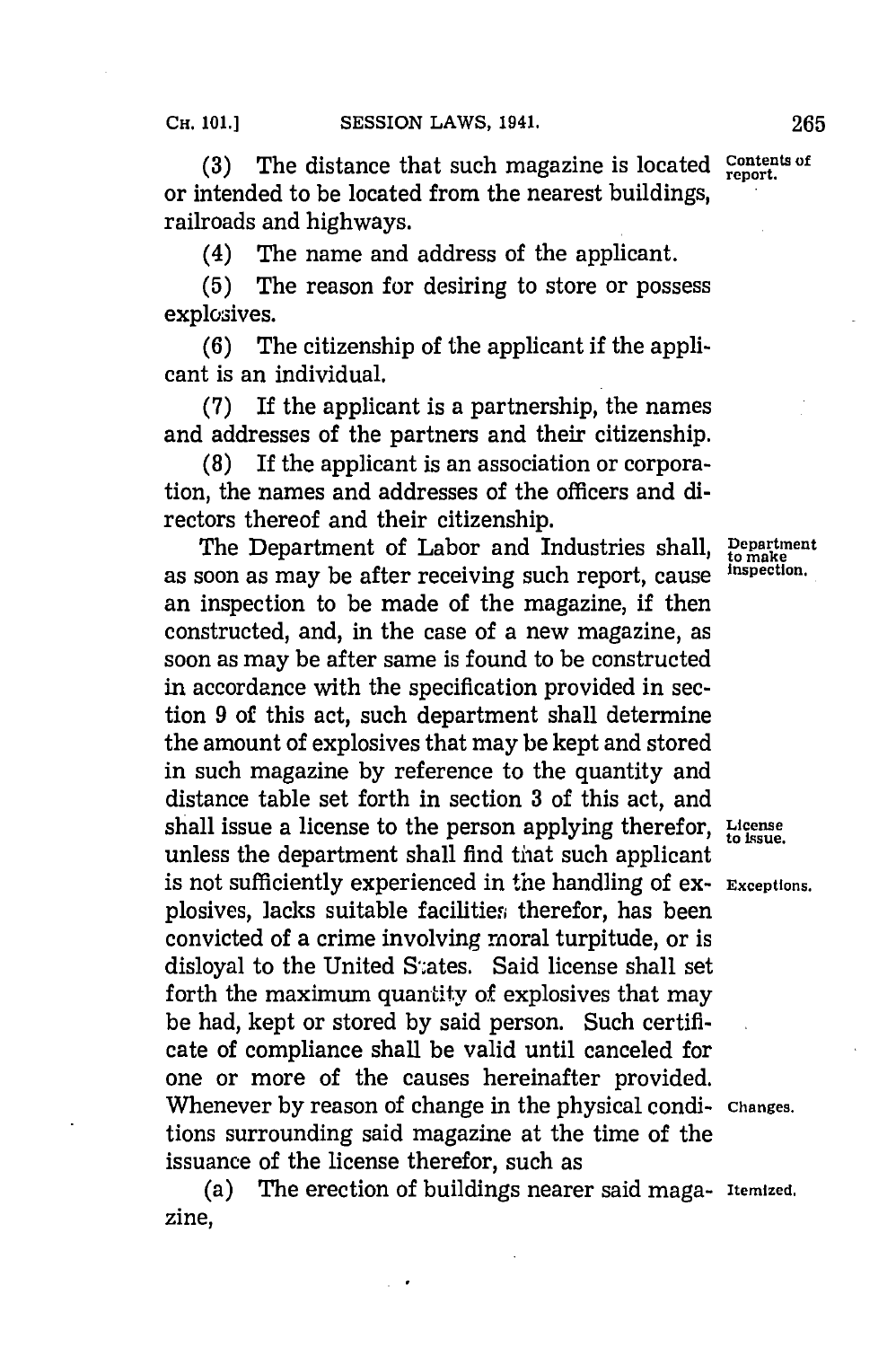266 **SESSION LAWS, 1941.** [Сн. 101.

**Items**

tor<br>cancelling.

(b) The construction of railroads nearer said magazine, or

**Opening of** (c) The opening for public travel of highways **hghways near** *nearer* said magazine, then the amounts of explosives which may be lawfully had, kept or stored in said magazine must be reduced to conform to such changed conditions in accordance with the quantity and distance table notwithstanding the license, and **Department** the Department of Labor and Industrie may modify, may modify. The Department of Davor and Industries share modify.<br> **cancel such license** in accordance with the changed conditions. Said license may also be canceled if the Department of Labor and Industries shall find that the applicant is keeping explosives for an unlawful purpose or is disloyal to the United States. Whenever any person to whom a license has been issued, keeps or stores in the magazine or has in his possession, any quantity of explosives in excess of the **Grounds** maximum amount set forth in said license, or when**cancelling,** ever any person fails for thirty **(30)** days to pay the annual license fee hereinafter provided, after the same becomes due, the department is authorized to cancel such license. Whenever a license is canceled **by** the department for any cause herein specified, the **Procedure,** department shall notify the person to whom such license is issued of the fact of such cancelation and shall in said notice direct the removal of all explosives stored in said magazine within ten days from the giving of said notice, or, if the cause of cancelation be the failure to pay the annual license fee, or the fact that explosives are kept for an unlawful purpose, or the applicant is disloyal to the United States, the Department of Labor and Industries shall order such person to dispossess himself of said explosives within ten days from the giving of said notice. Fail-**Failure to ure to remove the explosives stored in said magazine comply** a<br>**property**  $\alpha$  **complete contract contract contract contract contract contract contract contract contract contract contr** or to dispossess oneself of the explosives as herein provided within the time specified in said notice shall constitute a violation of this act.

 $\bullet$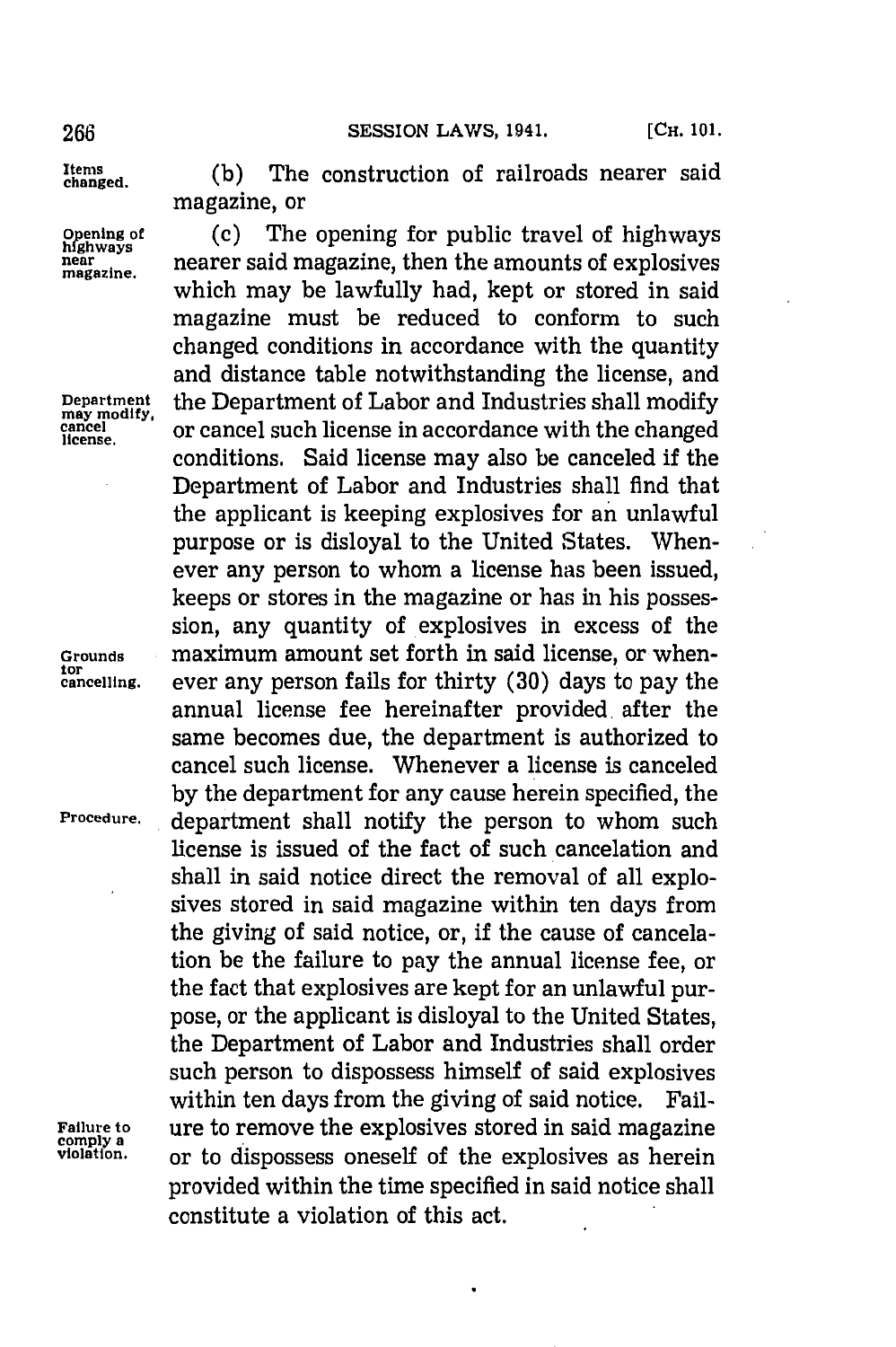SEC. 3. There is hereby inserted into chapter 111 New<br>the Laure of 1921 a new section to be known as see added. of the Laws of **1931** a new section to be known as sec- **added.** tion 12 (a), to read as follows:

Section 12 (a). Every person desiring to engage **Every per-**<br> **EXECUTE:** SON Wishing in the business of dealing in explosives shall apply to engage<br>to the Department of Labor and Industries for a forlicense. to the Department of Labor and Industries for a license therefor. Said application shall state, among **Application.** other things:

**(1)** The name and address of applicant; **Contents.**

(2) The reason for desiring to engage in the business of dealing in explosives;

**(3)** Citizenship, if an individual applicant;

(4) If a partnership, the names and addresses of the partners and their citizenship; and

**(5)** If an association or corporation, the names and addresses of the officers and directors thereof and their citizenship.

The Department of Labor and Industries shall **Department** issue the license applied for unless the department finds that either the applicant or any of the officers, agents or employees of the applicant are not sufficiently experienced in the business of dealing in explosives, lack suitable facilities therefor, have been convicted of a crime involving moral turpitude, or are disloyal to the United States. Said license may  $\frac{M_{\text{avg}}}{\text{cancellation}}$ be canceled for any cause that would prevent the initial issuance thereof.

SEC. 4. If any manufacturer of explosives or Manufac**turer to** dealer therein shall have shipped any explosives into **comply with** another state, and the laws of such other state shall designate an officer or agency to regulate the possession, receipt or storage of explosives, and such officer or agency shall so require, such manufacturer shall, at least once each calendar month, file with such officer or agency of such other state a report giving the **Give report.** names of all purchasers and the amount and description of all explosives sold or delivered in such other

may issue<br>or deny<br>license.

other laws<br>for interstate<br>trade.